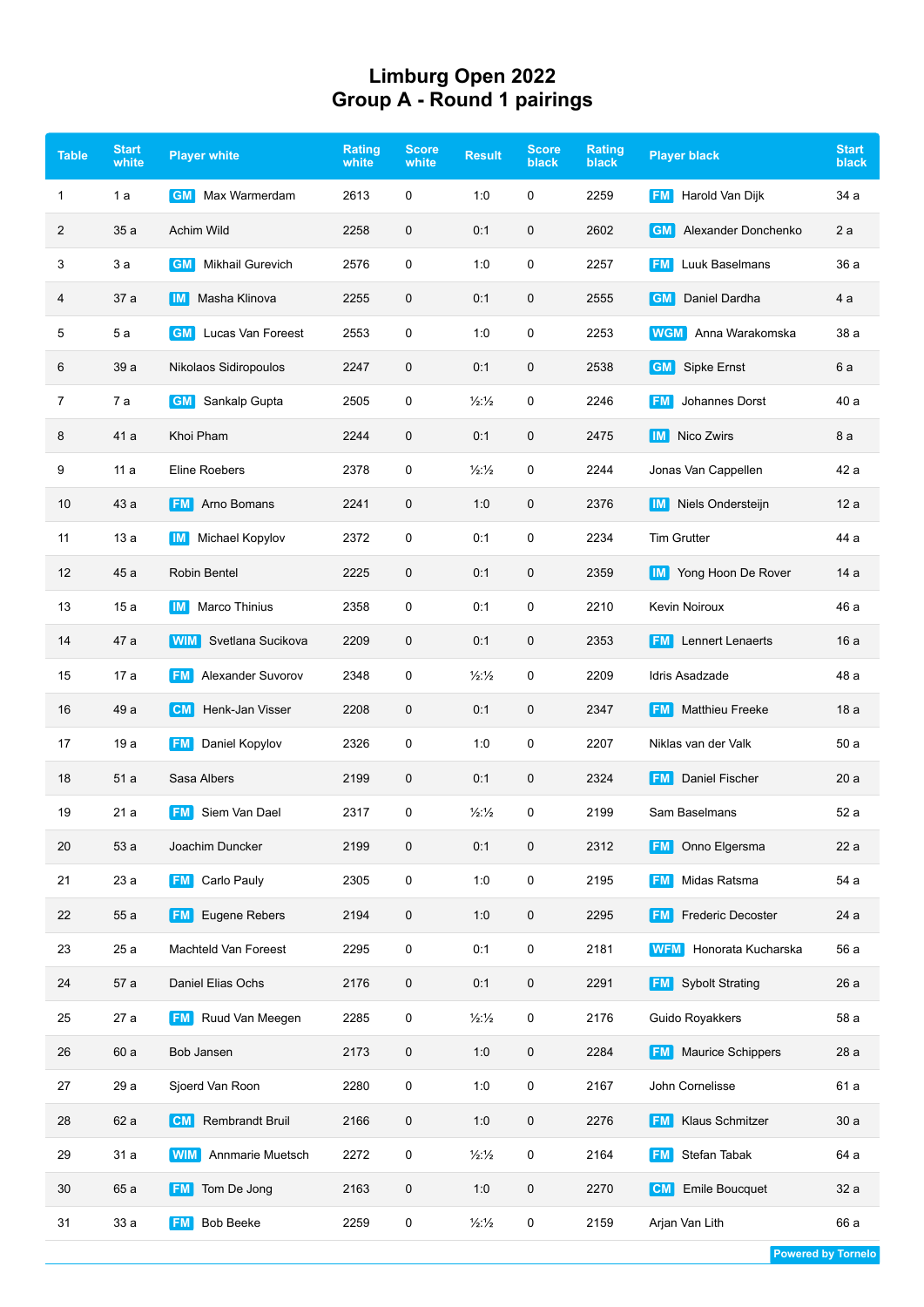| <b>Table</b> | <b>Start</b><br>white | <b>Player white</b>               | <b>Rating</b><br>white | <b>Score</b><br>white | <b>Result</b>            | <b>Score</b><br>black | Rating<br><b>black</b> | <b>Player black</b>      | <b>Start</b><br>black     |
|--------------|-----------------------|-----------------------------------|------------------------|-----------------------|--------------------------|-----------------------|------------------------|--------------------------|---------------------------|
| 32           | 67 a                  | Jerrel Thakoerdien                | 2158                   | $\pmb{0}$             | $\frac{1}{2}\frac{1}{2}$ | $\mathbf 0$           | 2155                   | <b>Florian Stricker</b>  | 68                        |
| 33           | 69                    | Rene Tiggelman<br><b>FM</b>       | 2154                   | $\pmb{0}$             | $+:-$                    | 0                     | 2093                   | Cees Koopmans            | 101                       |
| 34           | 102                   | <b>Olaf Steffens</b><br><b>FM</b> | 2092                   | 0                     | 1:0                      | 0                     | 2153                   | Borna Mohammadi Nia      | 70                        |
| 35           | 71                    | Wim Heemskerk<br><b>FM</b>        | 2151                   | $\pmb{0}$             | 0:1                      | $\pmb{0}$             | 2091                   | Niels Mijnster           | 103                       |
| 36           | 104                   | Jasper Zilverberg                 | 2091                   | 0                     | 1/2:1/2                  | 0                     | 2145                   | Enrico Follesa           | 72                        |
| 37           | 73                    | Maaike Keetman<br><b>WFM</b>      | 2144                   | 0                     | 1:0                      | 0                     | 2088                   | Ardjan Langedijk         | 105                       |
| 38           | 106                   | Job Emans                         | 2085                   | $\pmb{0}$             | 1/2:1/2                  | 0                     | 2144                   | Andreas Basilius Gikas   | 74                        |
| 39           | 75                    | Hanne Goossens<br><b>WIM</b>      | 2142                   | $\pmb{0}$             | 1:0                      | 0                     | 2080                   | Osama Arabi              | 110                       |
| 40           | 111                   | Ansgar Carlier                    | 2073                   | $\mathbf 0$           | 0:1                      | $\mathbf 0$           | 2139                   | Cesar Becx<br><b>FM</b>  | 76                        |
| 41           | 77                    | Tom E Wiley<br><b>FM</b>          | 2139                   | $\pmb{0}$             | $\frac{1}{2}\frac{1}{2}$ | 0                     | 2070                   | Erwin Kalle              | 112                       |
| 42           | 113                   | [CM]<br>Peter Oppitz              | 2064                   | 0                     | 0:1                      | 0                     | 2138                   | Stefan Arndt             | 79                        |
| 43           | 81                    | Peter Doggers                     | 2127                   | 0                     | $\frac{1}{2}\frac{1}{2}$ | 0                     | 2064                   | <b>CM</b> Luc Zimmermann | 114                       |
| 44           | 115                   | Mirko Dahlbeck                    | 2060                   | 0                     | 1:0                      | 0                     | 2122                   | Stephen Kutzner          | 82                        |
| 45           | 84                    | Thomas Henrich<br><b>FM</b>       | 2116                   | $\pmb{0}$             | $\frac{1}{2}\frac{1}{2}$ | $\mathbf 0$           | 2059                   | <b>FM</b> lan D Thompson | 116                       |
| 46           | 117                   | Tom Bus                           | 2056                   | 0                     | 1/2:1/2                  | $\mathbf 0$           | 2115                   | <b>Bas De Boer</b>       | 85                        |
| 47           | 86                    | Jan Roebers<br><b>FM</b>          | 2109                   | $\pmb{0}$             | 1:0                      | 0                     | 2055                   | Arnaud Aglave            | 118                       |
| 48           | 119                   | <b>Yaroslav Turbin</b>            | 2050                   | $\mathbf 0$           | 0:1                      | $\mathbf 0$           | 2109                   | Loek Van der Hagen       | 87                        |
| 49           | 88                    | Arne Nemegeer                     | 2107                   | 0                     | 1:0                      | 0                     | 2050                   | Tom Van De Perre         | 120                       |
| 50           | 121                   | <b>Eduard Coenen</b>              | 2048                   | $\mathbf 0$           | 0:1                      | $\mathbf 0$           | 2107                   | Jos Vlaming              | 89                        |
| 51           | 90                    | <b>Michal Bodicky</b>             | 2106                   | $\pmb{0}$             | 1:0                      | $\pmb{0}$             | 2048                   | Wolfgang Scholzen        | 122                       |
| 52           | 123                   | Jan Hellenberg                    | 2033                   | $\pmb{0}$             | 0:1                      | $\pmb{0}$             | 2105                   | Jochem Mullink           | 91                        |
| 53           | 92                    | Thomas Krause                     | 2104                   | $\pmb{0}$             | 1:0                      | $\pmb{0}$             | 2031                   | Peter Hoekstra           | 124                       |
| 54           | 125                   | Sierk Kanis                       | 2026                   | 0                     | 0:1                      | 0                     | 2104                   | Thijs Roorda             | 93                        |
| 55           | 94                    | Roger Labruyere                   | 2103                   | 0                     | 1:0                      | $\pmb{0}$             | 2023                   | Gino De Mon              | 126                       |
| 56           | 127                   | William Gijsen                    | 2019                   | 0                     | 1:0                      | 0                     | 2098                   | Daniel Diller            | 95                        |
| 57           | 96                    | Timo Koffeman                     | 2098                   | $\pmb{0}$             | 0:1                      | $\pmb{0}$             | 2008                   | Wout Verboven            | 128                       |
| 58           | 129                   | Frans Helmond                     | 2007                   | 0                     | 0:1                      | $\pmb{0}$             | 2098                   | Leandro Slagboom         | 97                        |
| 59           | 99                    | Marcel Schroer                    | 2096                   | $\pmb{0}$             | 1:0                      | $\pmb{0}$             | 1967                   | Dylan Achuthan           | 130                       |
| 60           | 131                   | Orry M Marciano                   | 1753                   | $\pmb{0}$             | 1:0                      | $\pmb{0}$             | 2094                   | Selman Ercan             | 100                       |
| 61           | 59 a                  | Martin Ahn<br><b>FM</b>           | 2175                   | $\pmb{0}$             | $=$ :                    |                       |                        | <b>BYE</b>               |                           |
| 62           | 9a                    | Christian Braun<br><b>IM</b>      | 2428                   | 0                     | $=$ :                    |                       |                        | <b>BYE</b>               |                           |
| 63           | 63 a                  | Nils Patrick Czybik               | 2165                   | $\pmb{0}$             | $=$ :                    |                       |                        | <b>BYE</b>               |                           |
| 64           | 80                    | Gert-Michiel De Niet              | 2134                   | 0                     | $=$ :                    |                       |                        | <b>BYE</b>               |                           |
| 65           | 107                   | Till Engemann                     | 2084                   | 0                     | $=$ :                    |                       |                        | <b>BYE</b>               | <b>Powered by Tornelo</b> |